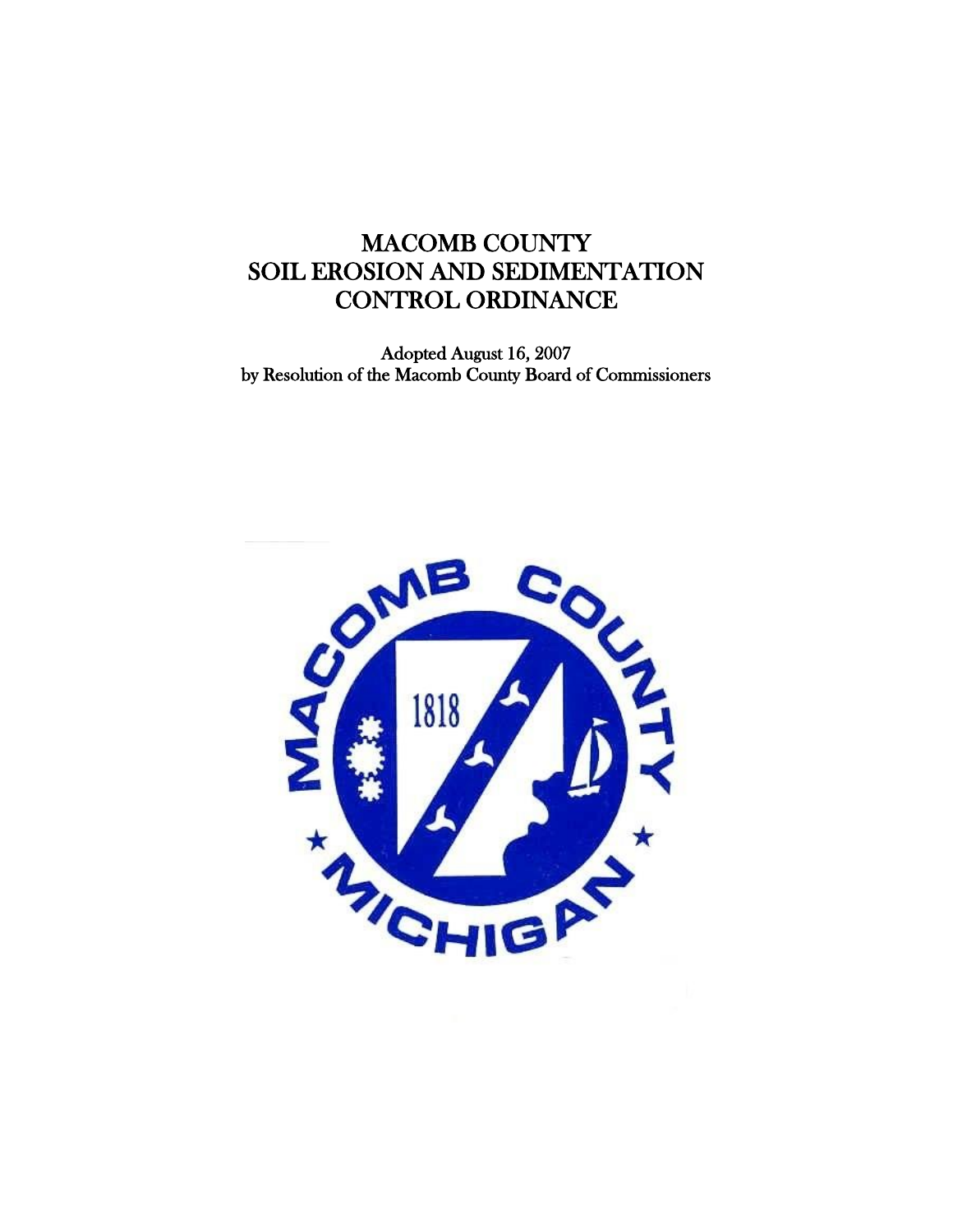# ADOPTED BY REFERENCE INTO THIS ORDINANCE IS PART 91 OF ACT 451 OF 1994, AS AMENDED, AND THE MICHIGAN ADMINISTRATIVE RULES FOR PART 91**,** EXCEPT AS MODIFIED BY THIS ORDINANCE.

## **DEFINITIONS**

- 1. "Agricultural practices" means all land farming operations except the plowing or tilling of land for the purpose of crop production or the harvesting of crops.
- 2. "Authorized public agency" means a state agency or an agency of a local unit of government authorized under Part 91 to implement soil erosion and sedimentation control procedures with regard to earth changes undertaken by it.
- 3. "Commissioner" is the statutory office of Macomb County Public Works Commissioner or designee.
- 4. "Conservation district" means a conservation district authorized under Part 93.
- 5. "Consultant" means either of the following:
	- a. An individual who has a current certificate of training under Section 9123 of Part 91

b. A person who employs 1 or more individuals who has current certificates of training under Section 9123 of Part 91.

- 6. "County" is Macomb County, Michigan.
- 7. "County agency" means an officer, board, commission, department or other entity of county government.
- 8. "County enforcing agency" means a county agency or a conservation district designated by a county board of commissioners under Section 9105 of Part 91.
- 9. "County Program" or "county's program" means a soil erosion and sedimentation control program established under Section 9105 of Part 91.
- 10. "Designated Agent" means a person who has written authorization from the landowner to sign the application and secure a permit in the landowner's name.
- 11. "Division" means the Soil Erosion and Sedimentation Control Division of the Office of the Macomb County Public Works Commissioner.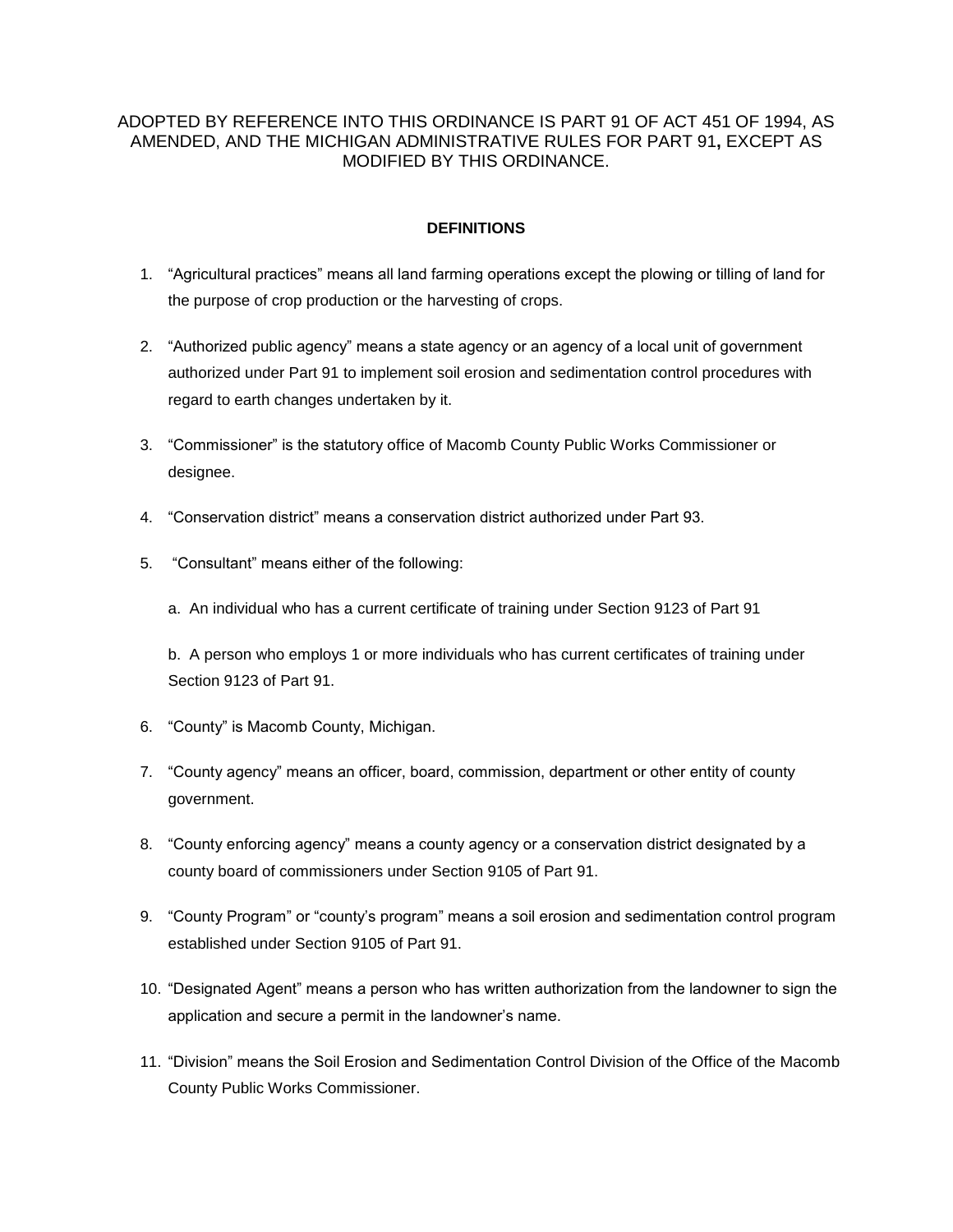- 12. "Drain" means a county drain established pursuant to the legal procedures set forth in the Michigan Drain Code, Act 40, of Public Acts of 1956, as amended.
- 13. "Earth Change" means a human-made change in the natural cover or topography of land, including cut and fill activities which may result in or contribute to soil erosion or sedimentation of the waters of Macomb County and the State. Earth change does not include gardening, plowing and tilling of soil for the purpose of crop production.
- 14. "Gardening" means activities necessary to the growing of plants for personal use, consumption, or enjoyment.
- 15. "Lake" means the Great Lakes and all natural and artificial inland lakes and impoundments that have definite banks, a bed, visible evidence of a continued occurrence of water and a surface area that is equal to or greater than 1 acre. "Lake" does not include sediment basins and basins constructed for the sole purpose of stormwater retention, cooling water, or treating polluted water.
- 16. "Local Ordinance" means an Ordinance enacted by a municipality, providing for soil erosion and sedimentation control, pursuant to Section 9106 of Part 91.
- 17. "MDEQ" is Michigan Department of Environmental Quality.
- 18. "State" is State of Michigan.
- 19. "Macomb County Enforcing Agency" is the Macomb County Public Works Commissioner.
- 20. "Municipal Enforcing Agency" means an agency designated by a city, village or township authorized under Section 9106 of Part 91 to enforce soil erosion and sediment control requirements within its boundaries.
- 21. "Municipality" means a city, village, charter township, and general law township located in a county with a population of 200,000 or more.
- 22. "Part 91" means, Part 91, Soil Erosion and Sedimentation Control**,** of Act 451 of 1994, Michigan Natural Resources and Environmental Protection Act, as amended.
- 23. "Permanent Soil Erosion and Sedimentation Control Measures" means those control measures that are installed or constructed to control soil erosion and sedimentation, which are maintained after project completion.
- 24. "Policies and Procedures" means policies and procedures adopted by the Commissioner to implement the Ordinance and the County Program.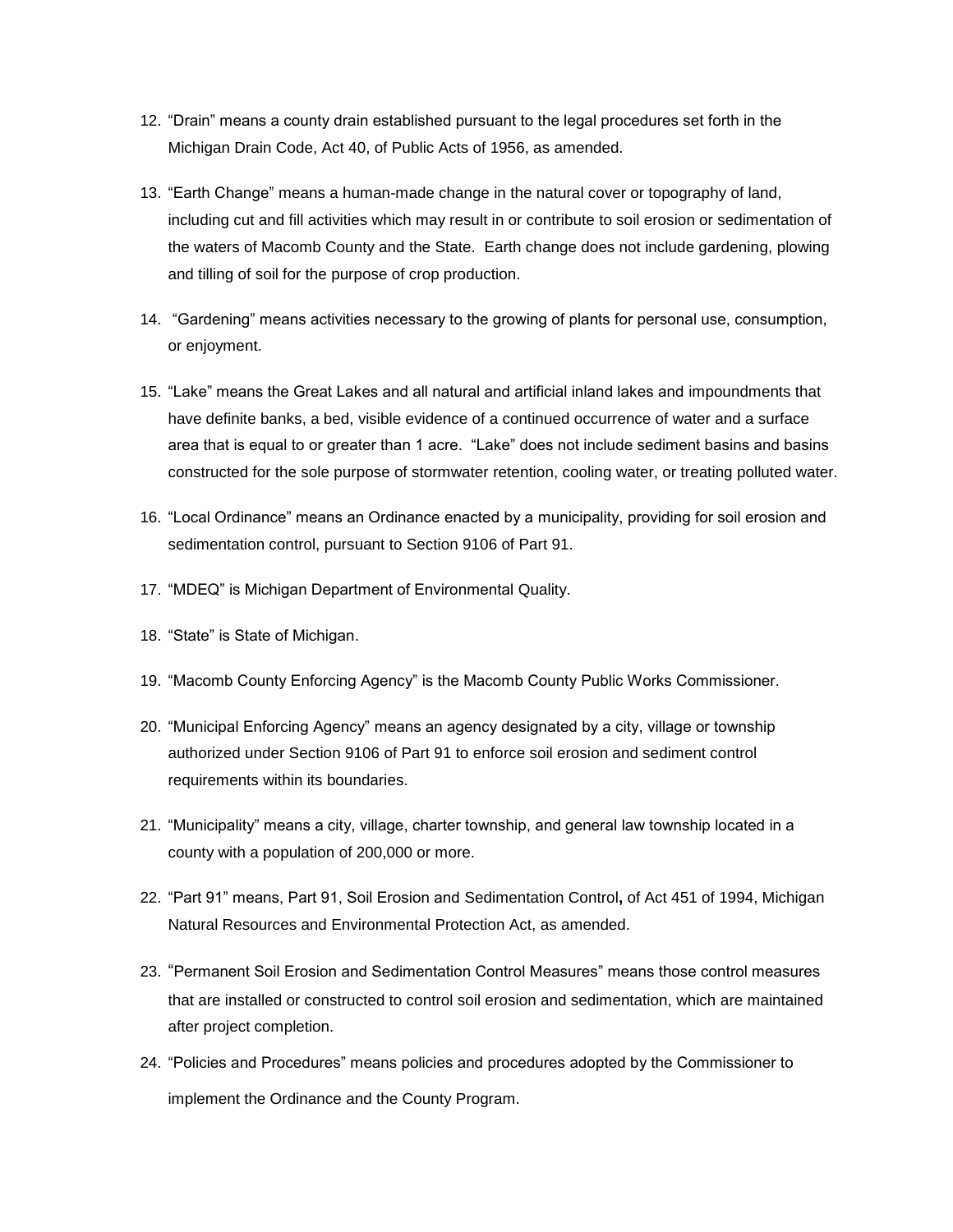- 25. "Rules" means state rules relating to Part 91 promulgated pursuant to the Administrative Procedures Act of 1969, 1969 P.A. 306, being R323.1701 through R323.1714.
- 26. "Seawall Maintenance" means an earth change activity landward of the seawall.
- 27. "Sediment" means solid particulate matter, including both mineral and organic matter, that is in suspension in water, is being transported, or has been removed from its site of origin by the actions of wind, water or gravity and has been deposited elsewhere.
- 28. "Soil Erosion" means the wearing away of land by the action of wind, water, gravity or a combination thereof.
- 29. "Stream" as used in this program shall include the main stream or trunk and all tributaries or branches of any creek or river, any watercourse or ditch, either open or enclosed, and in the case of subdivisions, residential or industrial, any covered drain or storm sewer or conduit and any structures or mechanical device that will introduce flow of water to said stream or drain.
- 30. "State agency" means a principal state department or a state public university.
- 31. "Temporary Soil Erosion and Sedimentation Control Measures" means interim control measures that are installed or constructed for the control of soil erosion and sedimentation and which are not maintained after project completion.
- 32. "Violation of this Ordinance" or **"**violates this Ordinance**"** means violation of this Ordinance; it also includes a violation of the terms of a permit issued pursuant to this Ordinance or any rule, policy or procedure adopted pursuant to this Ordinance.
- 33. "Waters of the state" means the Great Lakes and connecting waters, inland lakes and streams as defined in Rules promulgated under Part 91 and wetlands regulated under Part 303 of Act 451, PA 1994, as amended.
- 34. "Waters of Macomb County" means 'waters of the state' in Macomb County.

#### **A. AUTHORITY AND EFFECTIVE DATE**

This Ordinance becomes effective January 1, 2008. The statutory office of Macomb County Public Works Commissioner is designated the County Enforcing Agency under this Ordinance, responsible for the administration and enforcement in the name of the County of the statute, Ordinance, State Rules and County Policies and Procedures.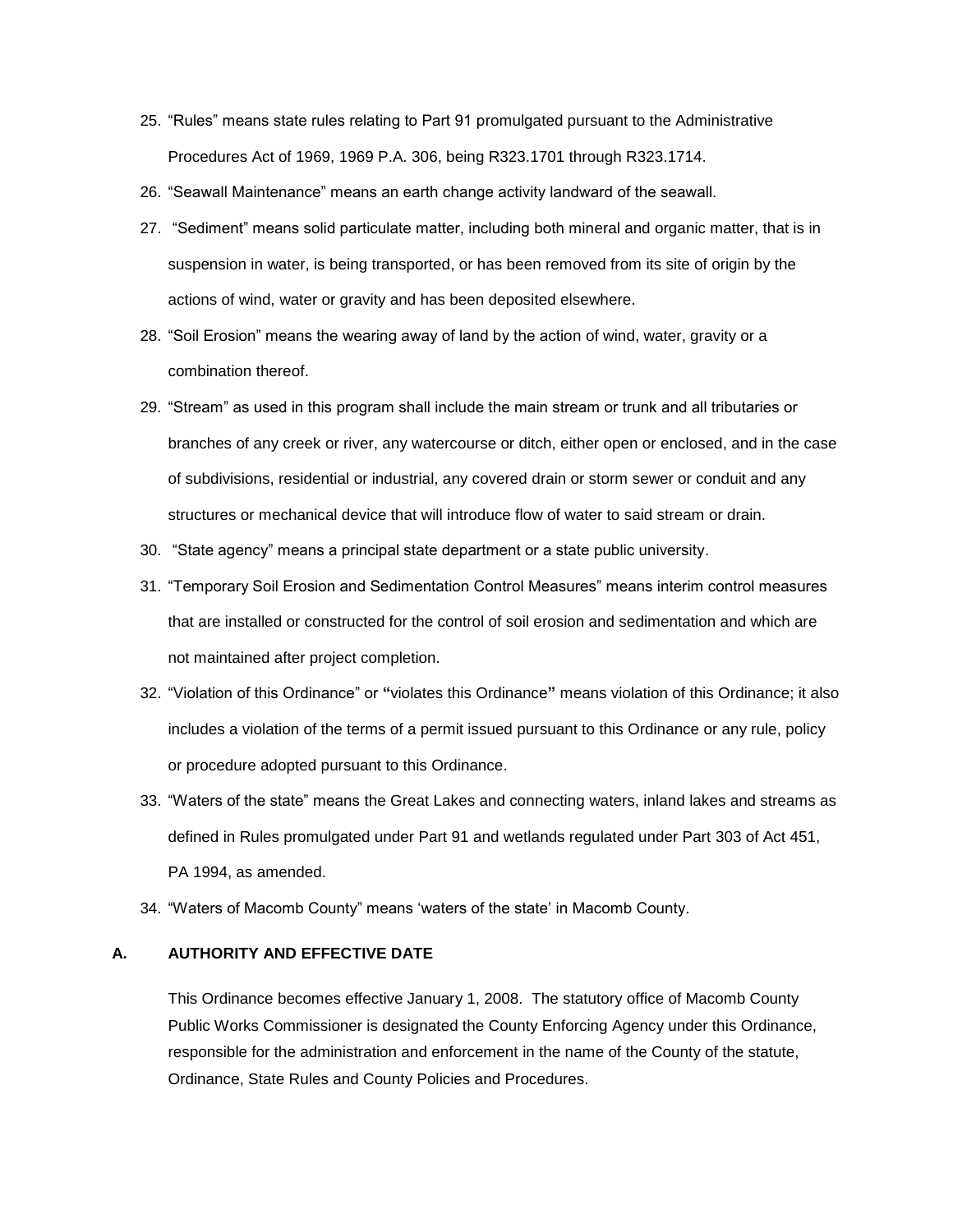## **B. LANDS TO WHICH ORDINANCE APPLIES**

This Ordinance shall apply to earth changes on land solely within the County that: (1) does not fall within the legal boundaries of any city, village or township granted the status of "municipal enforcing agency" by the MDEQ, or (2) that is not part of an earth disruption project undertaken by a state, municipal or county agency that has been granted the status of "authorized public agency" by MDEQ to enact and enforce its own soil erosion and sediment control programs, or (3) as otherwise exempted by Part 91 or this Ordinance.

# **C. PERMIT COVERAGE**

A landowner or designated agent who contracts for, allows, or engages in, an earth change in this county shall obtain a permit from the county enforcing agency before commencing an earth change which disturbs 1 or more acres of land or which is within 500 feet of the water's edge of a lake, stream, or drain, unless exempted in this Ordinance. An earth change that does not require a permit under the above provision is not exempt from enforcement procedures under this Ordinance, if the activity exempted causes or results in a violation of this Ordinance.

#### **D. PERMIT EXEMPTIONS AND WAIVERS**

- 1. A permit is not required for any of the following:
	- a) A beach nourishment project under Part 325 of Act 451 of 1994.
	- b) Normal road and driveway maintenance, such as grading or leveling, that does not increase the width or length of the road or driveway and that will not contribute sediment to the waters of the State or County. An earth change of a minor nature that is stabilized within 24 hours of the initial earth change.
	- c) Activities exempted under Section 9115 and 9115a of Part 91.
- 2. The Commissioner may grant a permit waiver for an earth change after receiving a signed affidavit from the landowner, or a designated agent stating that the earth change will disturb less than 225 square feet and that the earth change will not contribute sediment to a lake, stream, or drain.
- 3. Exemptions shall not be construed as exemptions from enforcement procedures under this Ordinance if the activities exempted by this Section cause or result in a violation of this Ordinance, or produce an erosion hazard or sediment problem**.**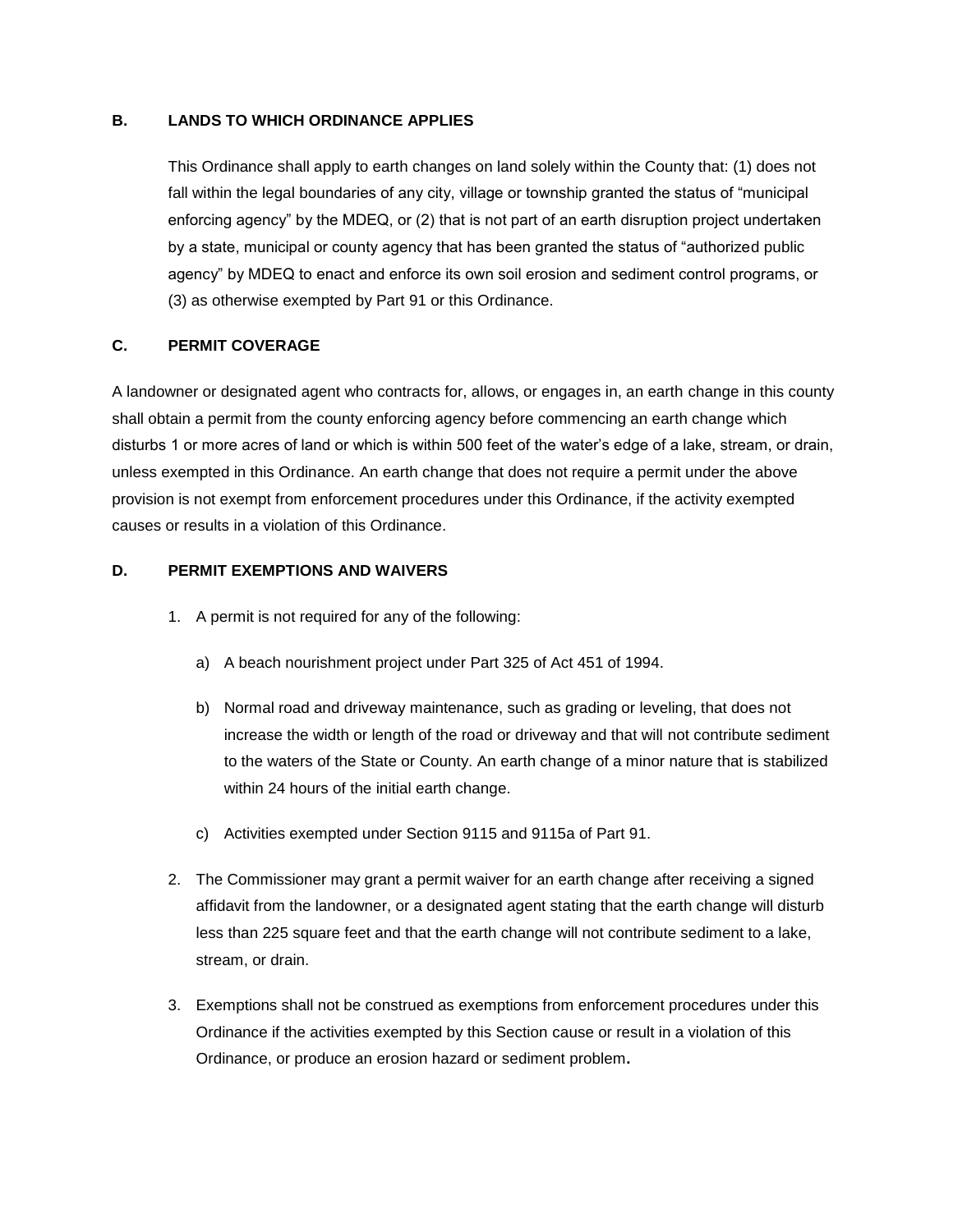4. A violation will, in addition to any other relief, require that the landowner or designated agent obtain a permit pursuant to this Ordinance.

## **E. APPLICATION FOR A PERMIT**

See County Policies and Procedures (A).

## **F. PLAN REQUIREMENTS**

See County Policies and Procedures (B).

### **G. ISSUANCE OF PERMIT**

- 1. The Commissioner will approve, deny or require a revision to the application (including plans) within 30 calendar days following receipt of plans and application for a permit. Notification of approval will be by mail in the form of a returned set of the plans stamped "approved" or "approved as noted." If denied, a letter with a marked up set of plans listing reasons for denial and conditions necessary to obtain approval will be returned to the design engineer or applicant by certified mail. Notice of written approval or denial by mail is not necessary if the applicant is given approval or denial of the application in person.
- 2. A state prescribed soil erosion and sedimentation control permit will be issued to the applicant by the Commissioner following application approval and a determination that the requirements of both Part 91 and this Ordinance are met.
- 3. The permit must be posted on site and a complete set of the approved soil erosion and sedimentation control plans, shall be available at the site of the earth change for inspection at all times.

## **H. TRANSFER OF PERMITS**

If a property subject to a permit is transferred, the transferor shall notify the Commissioner of the transfer of the property in writing on a form provided by the Commissioner 10 days prior to the transfer. The notice shall include a copy of the permit. The transferor and transferee shall sign the notice and submit it to the Commissioner before the property is transferred. The Commissioner shall notify the transferee that a new permit in the name of the transferee must be obtained before any work can continue on the property.

If the transferor or transferee fails to notify the Commissioner or fails to obtain a new permit, a Stop Work Order may be issued and other enforcement remedies may be pursued.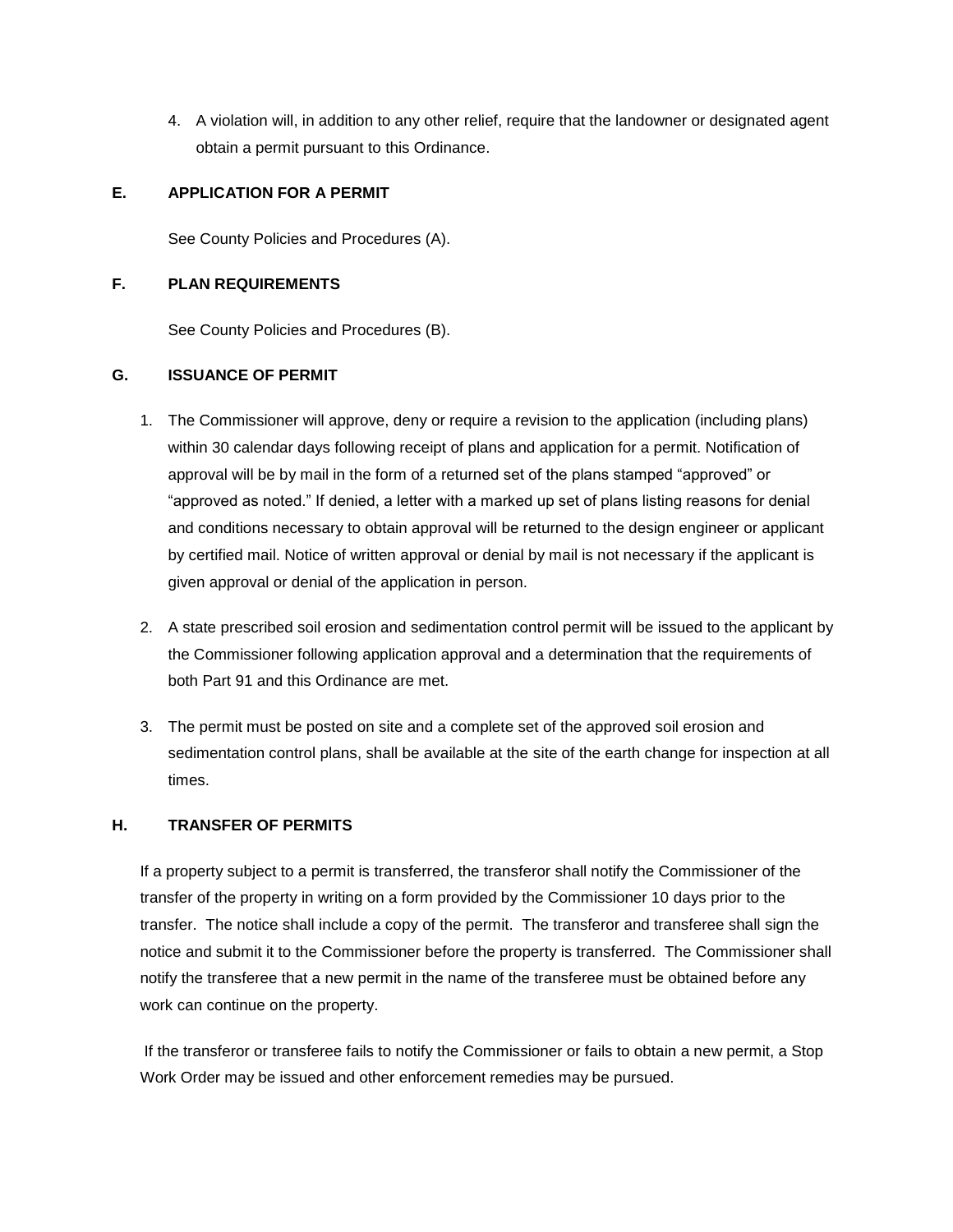### **I. EROSION CONTROL MEASURES**

See County Policies and Procedures (C).

### **J. DESIGN PRINCIPLES**

See County Policies and Procedures (D).

### **K. DESIGN CRITERIA**

See County Policies and Procedures (E).

## **L. ISSUANCE OF BUILDING PERMITS**

- 1. Villages, cities and townships that are not municipal enforcing agencies which issue building permits shall notify the Commissioner immediately upon receipt of an application for a building permit, involving an earth change that comes under the jurisdiction of Part 91 or this Ordinance.
- 2. Villages, cities and townships that are not municipal enforcing agencies shall not issue a building permit to a person engaged in an earth change which requires a permit under Part 91 and this Ordinance until the applicant has first been issued the state prescribed permit or waiver for an earth change by the Commissioner.

#### **M. INSPECTIONS**

See County Policies and Procedures (F).

#### **N. ENFORCEMENT**

- 1. Administrative Actions
	- a) Warning: Initial violations of permit requirements, this Ordinance, or Part 91 will be brought to the attention of the on-site responsible party and/or the landowner. Should efforts towards immediate compliance within 5 days be unsuccessful, a written Notice of Violation and/or Stop Work Order will be issued.
	- b) Notice of Violation: If violations of the permit requirements, this Ordinance, or Part 91 continue, the Commissioner will notify the landowner, by mail, with return receipt requested, of his determination. The notice shall contain a description of the violation, what must be done to remedy the violation, and a specified time to comply. The notice of violation is not required prior to initiation of action under any other part of this Ordinance.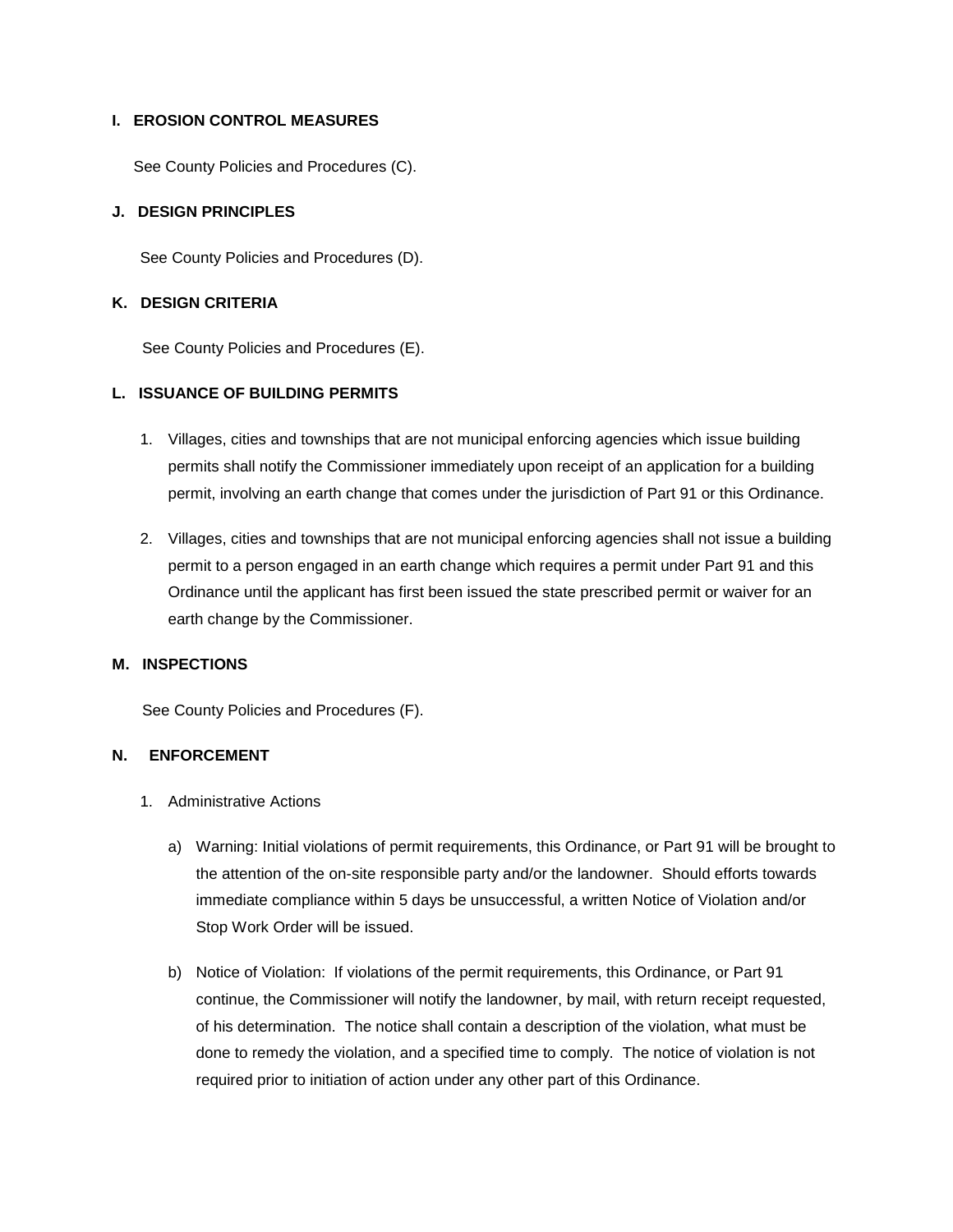- c) Stop Work Order: A Stop Work Order requires all work on the property to cease and desist immediately. A copy of the Order shall be submitted immediately to the appropriate local building department and MDEQ. A Stop Work Order may be issued regardless of whether a written notice of violation has been issued. The basis for issuance of any Stop Work Order may be appealed directly to the Commissioner, in writing, with a formal hearing to be held within 3 working days.
- d) If work continues on the property, after the Stop Work Order has been issued, then the Commissioner may seek an immediate temporary restraining order and/or other injunctive relief, as well as the civil and criminal remedies provided for in this Ordinance.
- e) Commissioner Initiated Corrective Actions: Within five days after a notice of violation has been issued, the landowner shall implement and maintain soil erosion and sedimentation control measures in conformance with this Ordinance. If soil erosion and sedimentation control measures are not in place after five days, the Commissioner may enter upon the land and construct, implement and maintain soil erosion and sedimentation control measures in conformance with the permit requirements, this Ordinance or Part 91. The Commissioner shall not expend more than \$5,000.00 for the cost of work materials, labor and administration without prior written notice to the landowner that the expenditure of more than \$5,000.00 may be made.
- f) Expenses incurred by the Commissioner to construct, implement, and maintain soil erosion and sedimentation control measures to bring land into compliance shall be reimbursed to the Commissioner by the landowner.
- g) The Commissioner shall have a lien for the expenses incurred by bringing the land into compliance with the permit requirements, this Ordinance and Part 91. The lien for such expenses on single-family or multi-family residential property shall have priority over all liens and encumbrances filed or recorded after the date of such expenditure. With respect to all other property, the lien for such expenses shall be collected and treated in the same manner as provided for property tax liens under the general property tax act, 1893 PA 206, MCL 211.1 to 211.157.
- 2. Civil Actions
	- a) A person who violates this Ordinance is responsible for a municipal civil infraction and may be ordered to pay a civil fine or not more than \$2,500. Only the Commissioner or his/her designee municipal civil infraction may issue citations.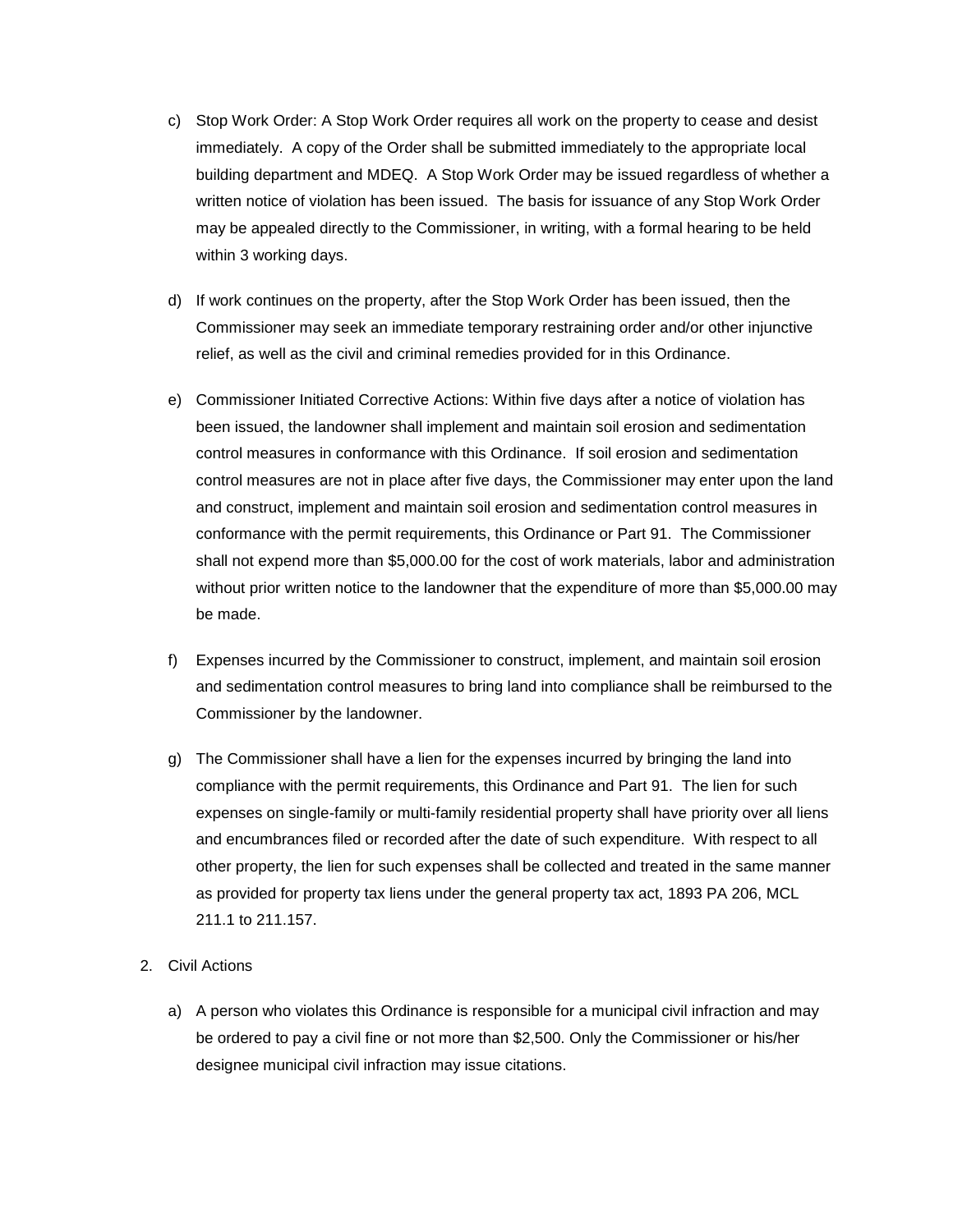- b) A person who knowingly violates this Ordinance or knowingly makes a false statement in an application for a permit or in a soil erosion and sedimentation control plan is responsible for the payment of a civil fine of not more than \$10,000 for each day of violation.
- c) A person who knowingly violates this Ordinance after receiving a Notice of Violation is responsible for the payment of a civil fine of not less than \$2,500 or more than \$25,000 for each day of violation.
- d) Civil fines collected under this Section shall be deposited in a fund designated specifically for the use of the Commissioner in implementation of the County Program.
- e) A default in the payment of a civil fine or costs ordered under this Section or an installment of the fine or costs may be remedied by any means authorized under the revised Judicature Act of 1961, 1961 PA 236, MCL 600.101 to 600.9948.
- f) The court may order a person who violates this Ordinance to restore the area or areas affected by the violation to their condition as existing immediately prior to the violation.
- 3. Criminal Action

The Commissioner may, in lieu of or in addition to any other action, seek criminal action violations of this Ordinance. Violations of this Ordinance shall be a misdemeanor punishable by fines of up to \$500 and/ or 90 days in jail.

4. Applicability

The enforcement section of this Ordinance applies to any person issued a permit, any person/company contracted to work on the site, or any person otherwise exempted under this Ordinance.

5. Injunctive Relief

Notwithstanding the existence or pursuit of any other remedy, the Commissioner may seek injunctive relief from a court of competent jurisdiction to restrain or prevent a violation of this Ordinance or an order issued pursuant thereto.

## **O. AUTHORITY**

The Commissioner shall have authority to adopt, after review and approval by the MDEQ, policies and procedures required to properly administer the Ordinance and County Program. The policies and procedures shall address details of administration that are considered by the Commissioner to be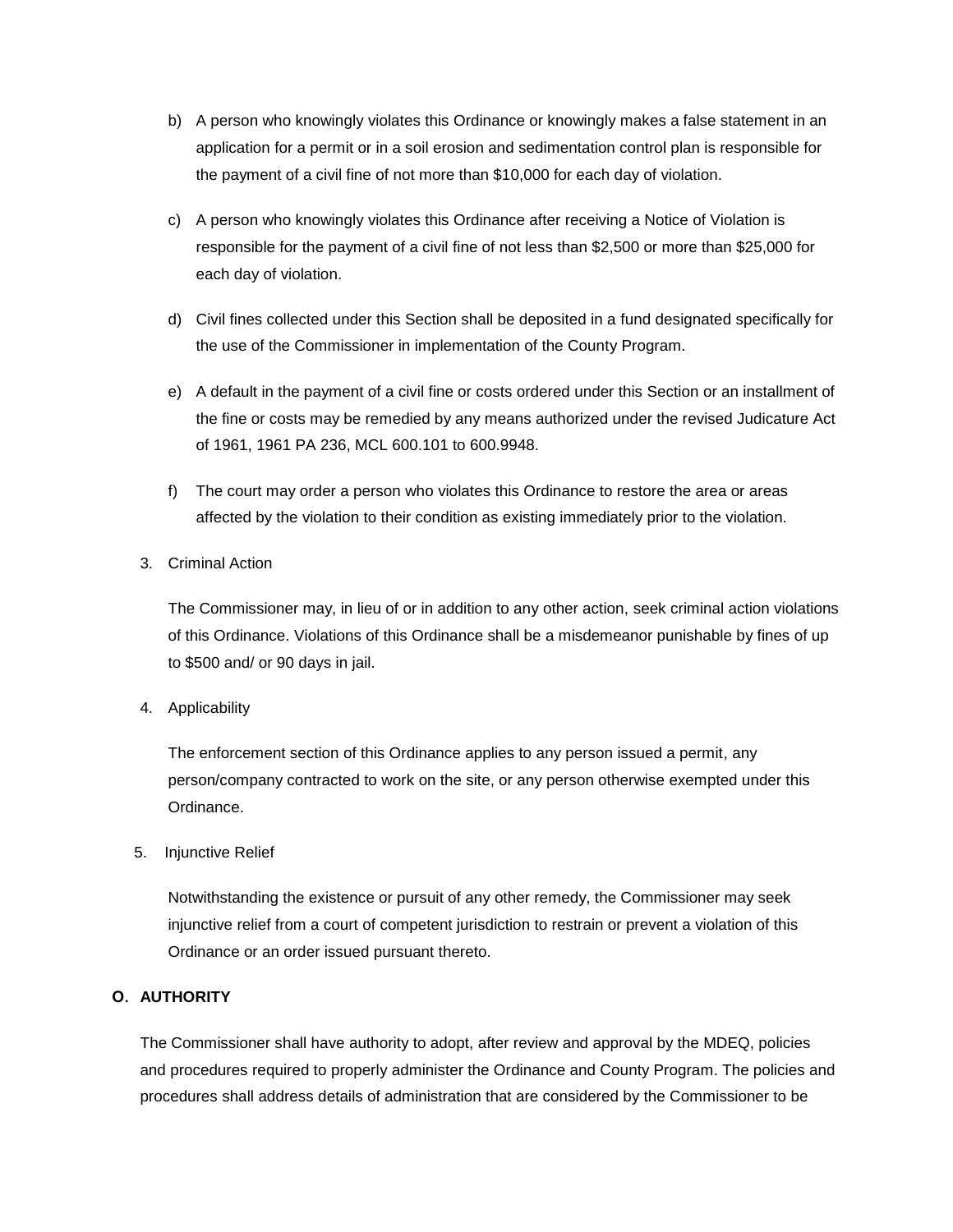necessary and appropriate for the efficient operation of the Ordinance and County Program. The policies and procedures may be amended by the Commissioner, after review and approval by the MDEQ, at any time as deemed appropriate and shall be kept in the office of the Commissioner. The policies and procedures shall be available for public inspection and review.

## **P. VALIDITY**

Should any section, paragraph, or provision be declared by the courts to be unconstitutional or invalid, such holdings shall not affect the validity of the Ordinance as a whole or any part, other than the part declared to be unconstitutional or invalid. In the interpretation and application of the Ordinance, all provisions shall be considered minimum requirements, liberally construed in favor of the County and deemed neither to limit nor repeal any other powers granted under State law.

**END**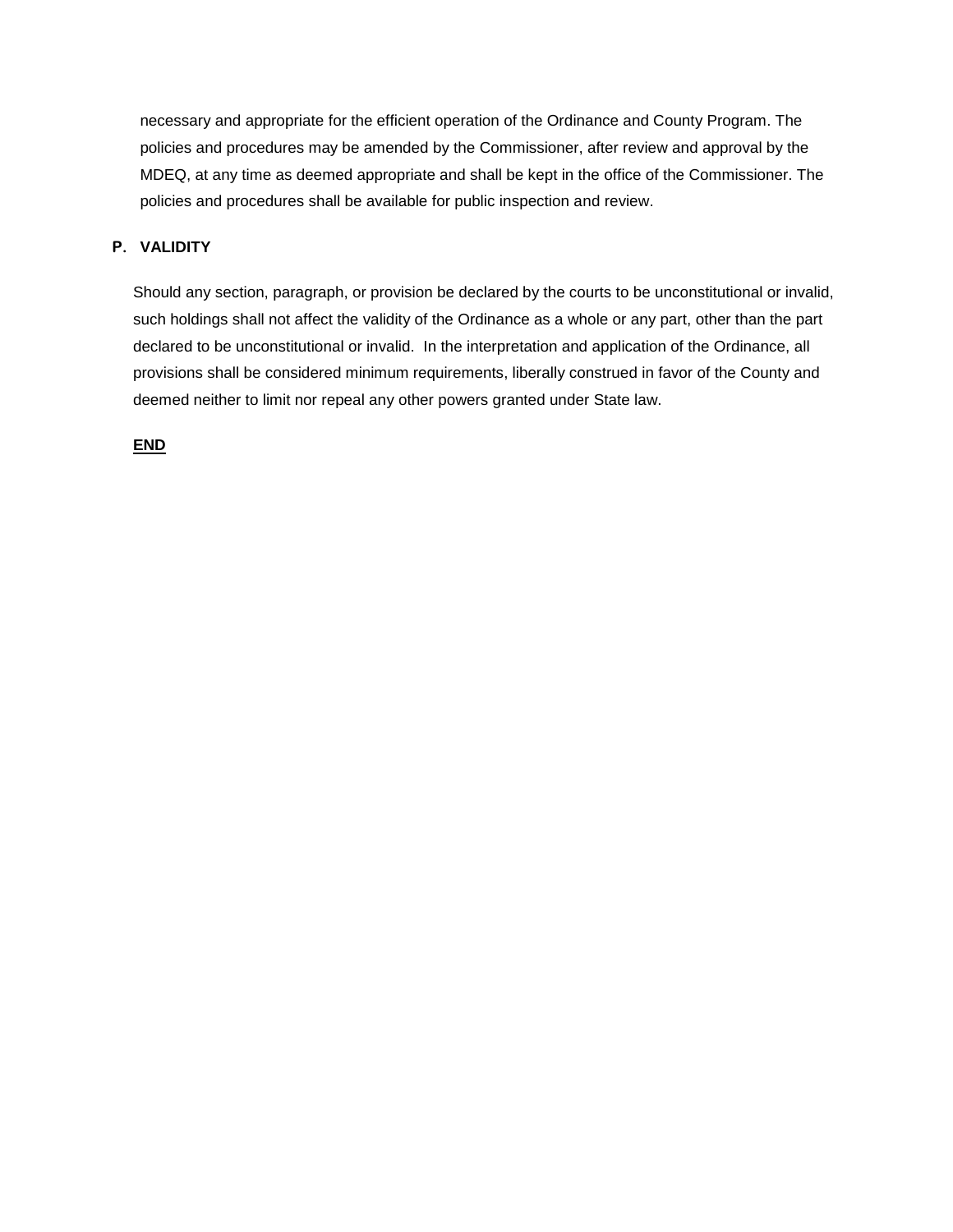# OFFICE OF MACOMB COUNTY PUBLIC WORKS COMMISSIONER

# ENFORCING AGENCY SOIL EROSION AND SEDIMENTATION CONTROL

## POLICIES AND PROCEDURES

The following Policies and Procedures are adopted by the Macomb County Public Works Commissioner, pursuant to authority granted by Ordinance, to implement and administer the Macomb County Soil Erosion and Sedimentation Control Ordinance. The County Policies and Procedures shall have the effect of law and be enforceable in the same manner as the Ordinance.

## **A. APPLICATION FOR A PERMIT**

- 1. A person proposing to undertake an earth change shall submit an application for a permit to the office of Macomb County Public Works Commissioner (Commissioner) on an application form provided by the Commissioner. The application shall be submitted by either the landowner or designated agent authorized by the owner. The letter of authorization must be signed by the owner and must accompany the permit application.
- 2. The application shall be accompanied by plans including the soil erosion and sediment control plan. For large projects such as subdivision, commercial and industrial developments, three full sets of engineering plans shall be required. For small projects such as individual homes, apartment buildings and condominium buildings that are located within previously permitted site developments and inground swimming pools and ponds, two sealed plot plans shall be required. The plot plans shall show the dimensions of the lot, the dimensions of the earth change, the location of the drainage facilities, drain easements and streams and gross acreage disturbed. A permit under this Ordinance shall be obtained prior to the start of any work, including construction of access roads, driveways, tree stumps and shrub removal, grubbing or grading. Commencement of work prior to permit issuance will be considered a violation of this Ordinance regardless of any later actions taken toward compliance. Soil test borings, vegetative cutting for land surveys and percolation test efforts will not be considered a start of work under this Ordinance. On projects involving sequential construction phases, applications for permits on successive major incremental earth change activities may be submitted. All permits issued on this basis will be clearly defined as to nature and extent of work covered. Any earth change beyond, or subsequent to, that described on the permit must be covered by a separate approved plan and permit before it may be undertaken.
- 3. An authorized public agency is exempt from obtaining a permit from the Commissioner. However, such agency is still required to notify the Division of each proposed earth change to be undertaken.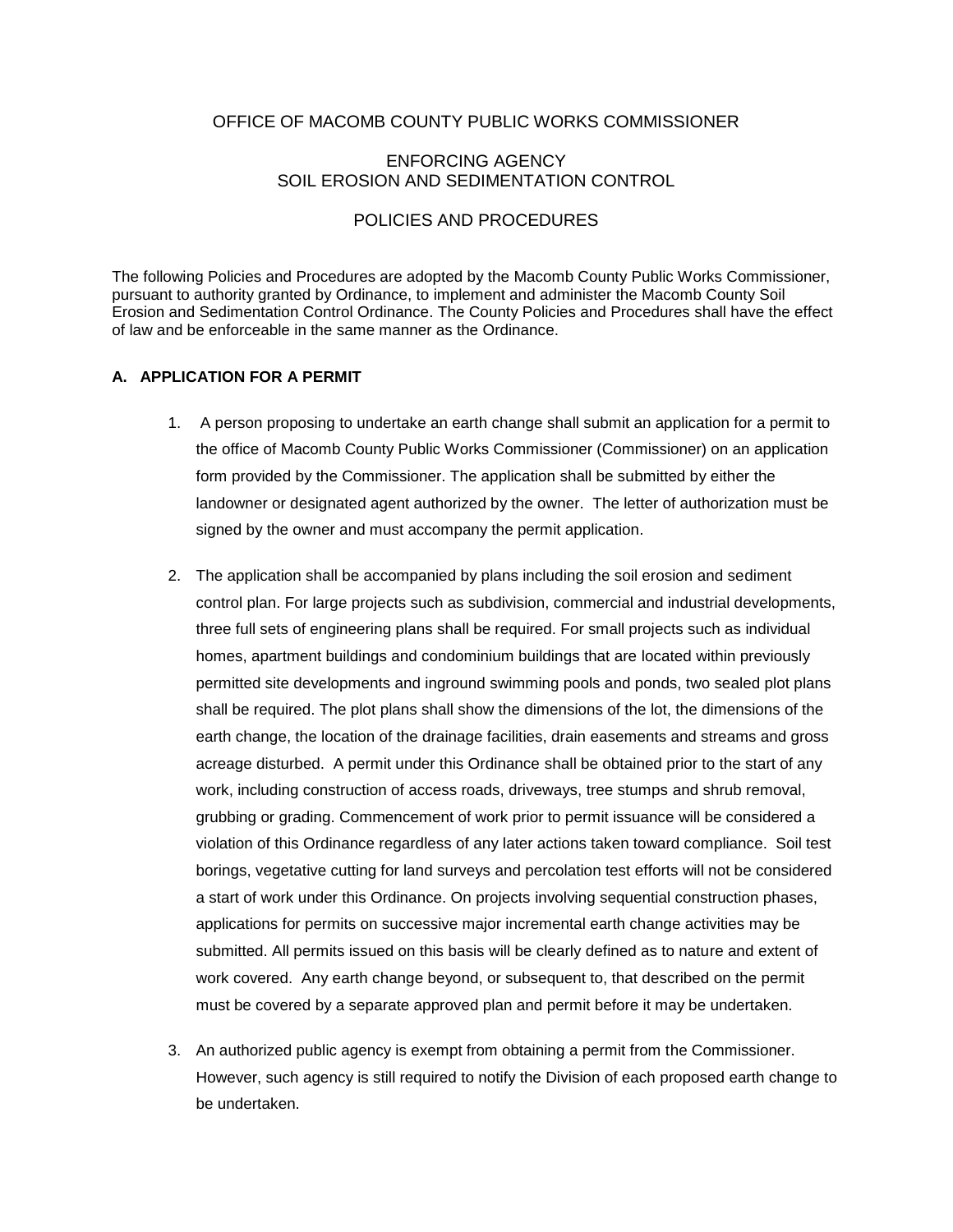4. If a permit is not required under Part 91 or this Ordinance for a project, then a letter of "nopermit required" will be issued to the landowner.

### **B. PLAN REQUIREMENTS**

A soil erosion and sedimentation control plan shall be prepared for any earth change requiring a permit. The plan shall be designed to reduce accelerated soil erosion or sedimentation to the maximum extent possible and shall identify factors which may contribute to soil erosion or sedimentation or both. Should the information specifically required by this program be inadequate to meet the intent of the Ordinance because of unusual site or project conditions, the applicant will be required to submit additional information, as circumstances require.

- 1. A Soil Erosion and Sedimentation Control Plan must be submitted that includes sufficient information to assure that accelerated soil erosion will be controlled and that no sediment will leave the construction site. The plan shall include the information and describe how excavated material will be handled and stored to prevent erosion. The site drawing must be drawn to a scale not smaller than 50 feet to an inch showing areas to be disturbed and planned site development and drainage. The plan must include details for proposed earth changes, including all of the following: A description and the location of the physical limits, the size of the earth change (gross acreage disturbed) of each proposed earth change, a description and the location of all existing and proposed on-site drainage and dewatering facilities, the timing and sequence of each proposed earth change, the location and description for installing and removing all proposed temporary soil erosion and sediment control measures, a description and the location of all proposed permanent soil erosion and sediment control measures , a program proposal for the continued maintenance of all permanent sol erosion and sediment control measures that remain after project completion, including the designation of the person responsible for the maintenance. Maintenance responsibilities shall become a part of any sales or exchange agreement for the land on which the permanent soil erosion and sediment control measures are located.
- 2. The location map must be drawn to scale not smaller than 200 feet to the inch, extend 600 feet outside of the side boundaries in all directions and locate adjacent properties, public and private roads in the area, watercourses, lakes, ponds, and regulated and unregulated wetlands.
- 3. The topographic plan must be drawn to a scale not smaller than 50 feet to the inch, show all existing ground elevations on USGS datum with a contour interval not greater than 1-foot, extend 100 feet outside of the site boundaries in all directions, include a legal description of the site with a statement as to the amount of acreage within the site. The plan must locate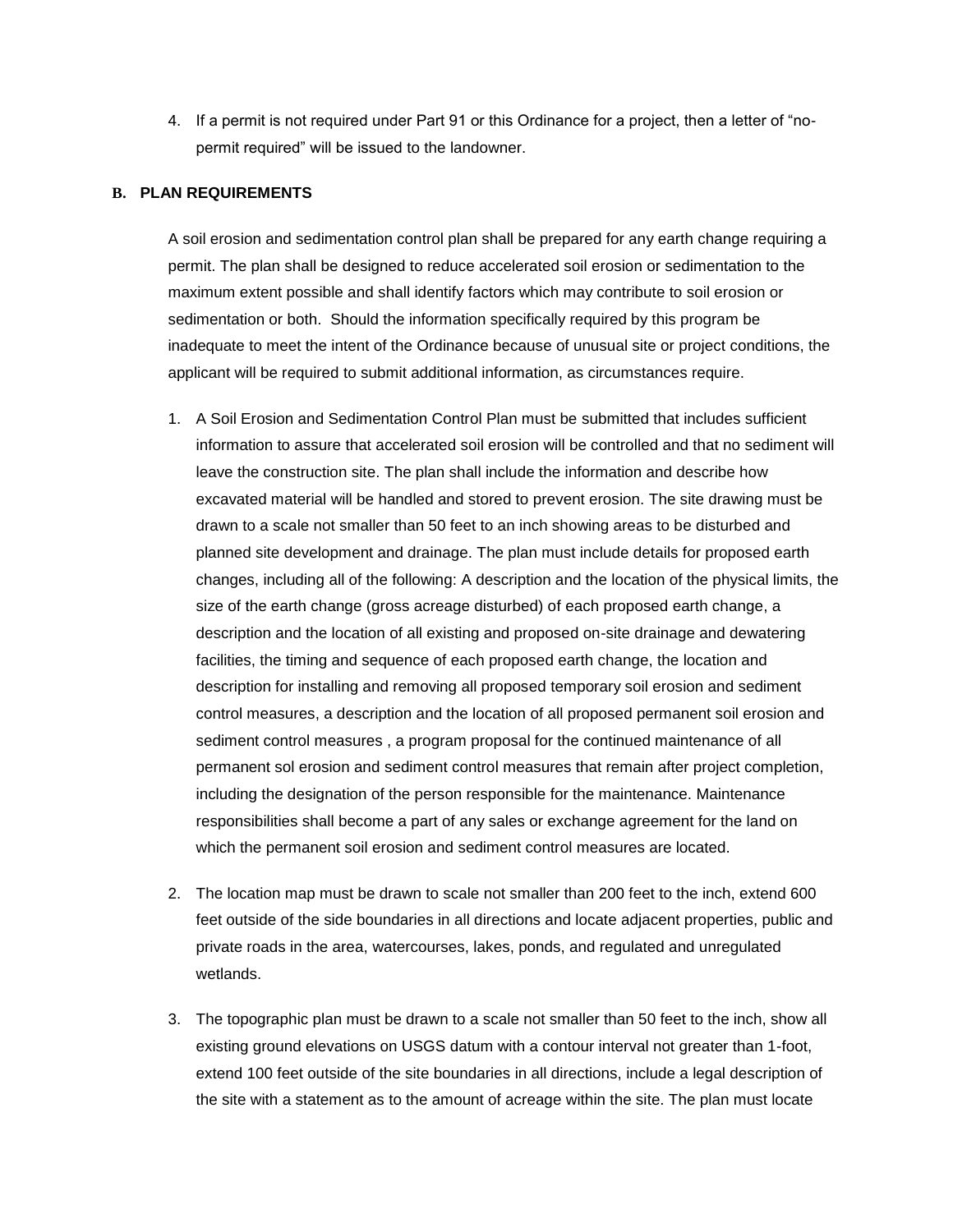existing buildings and structures, natural features, such as trees and shrubs, and existing drainage systems, both natural and man-made. The plan must also provide information as to the type of soil on the site, as typically obtained from a USGS Soil Survey for the County or from soil borings or soil analysis.

- 4. The site development plan must be drawn to a scale not smaller than 50 feet to the inch, show a planimetric presentation of all proposed construction on the site, including buildings, roads, parking lots, walks, drives, retaining walls, retention basins, sediment basins, grassed areas, storm drainage facilities and all other construction of any nature including utilities.
- 5. The final grading and drainage plan must be drawn to a scale not smaller than 50 feet to the inch, show the final grade elevations at high and low points, breaks in grade, swales and ridge lines, buildings and other structures, and be of sufficient detail to indicate the surface flow, on USGS Datum. The plan must show the complete storm water drainage system including enclosures, open drainage courses, swales, sediment basins and the points of discharge of storm water. The following shall be included: storm drain and sediment basin design calculations, storm drain and road profiles and existing ground elevations surrounding the site on all sides to a distance of 100 feet.

## **C. EROSION AND SEDIMENT CONTROL MEASURES**

The following soil erosion and sediment control requirements will be incorporated into the soil erosion and sediment control plan.

- 1. The soil erosion and sedimentation control measures prescribed here shall be incorporated into the soil erosion and sedimentation control plan, unless the applicant demonstrates that the proposed alternative to these procedures will be superior in the prevention of accelerated soil erosion and its resulting sedimentation.
- 2. Earth change activities shall be designed, constructed and completed in such a manner so as to limit both the area and time of earth disruption to the practical minimum.
- 3. Sediment caused by accelerated soil erosion shall be removed from runoff water before it leaves the site of the earth change activity.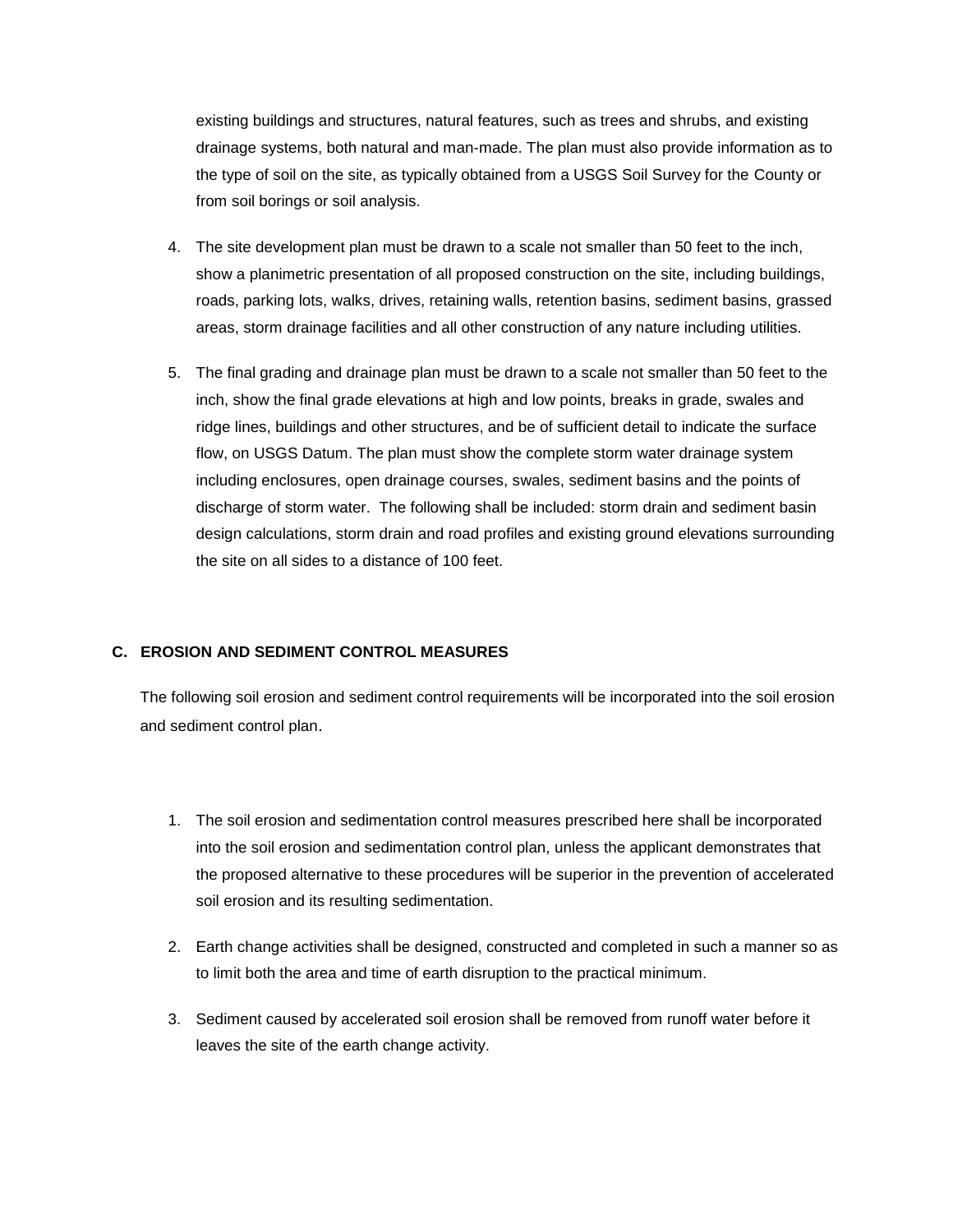- 4. Temporary and permanent control measures constructed for the conveyance of storm runoff around, through or from the earth change area shall be designed to limit the flow to a nonerosive velocity.
- 5. Temporary soil erosion and sedimentation control measures shall be removed after permanent soil erosion control measures have been implemented and the site is stabilized.
- 6. Permanent soil erosion control measures for all slopes, channels, ditches or any disturbed land area shall be completed within five calendar days after final grading or the final earth change has been completed.
- 7. If it is not possible to permanently stabilize a disturbed land area after an earth change has been completed or if significant earth change activity ceases, then a person shall maintain temporary soil erosion and sediment control measures until permanent soil erosion and sediment control measures are in place and the area is stabilized.
- 8. A person shall install temporary soil erosion and sediment control measures before or upon commencement of the earth change activity and all temporary soil erosion control measures shall be maintained daily until permanent soil erosion control measures are implemented.
- 9. Dust must be controlled on all construction sites, construction haul roads and will not be allowed on public or private streets.
- 10. Paved streets must be maintained to prevent soil and debris from entering drainage systems. Roads shall be scraped, swept and cleaned of debris at least monthly, and more frequently as needed and deemed necessary by the Commissioner.

## **D. DESIGN PRINCIPLES**

- 1. The development shall be planned and designed to fit the topography of the site.
- 2. The smallest practical area of land shall be exposed for the shortest possible period of time.
- 3. Soil erosion control practices shall be applied as first line of defense against on-site damage, thereby decreasing the amount of sediment that is generated.
- 4. Sediment control practices shall be applied as a second line of defense to prevent any sediment that is generated during construction from leaving the site.
- 5. A thorough maintenance and follow-up operation shall be implemented through periodic checks of erosion and sediment control practices.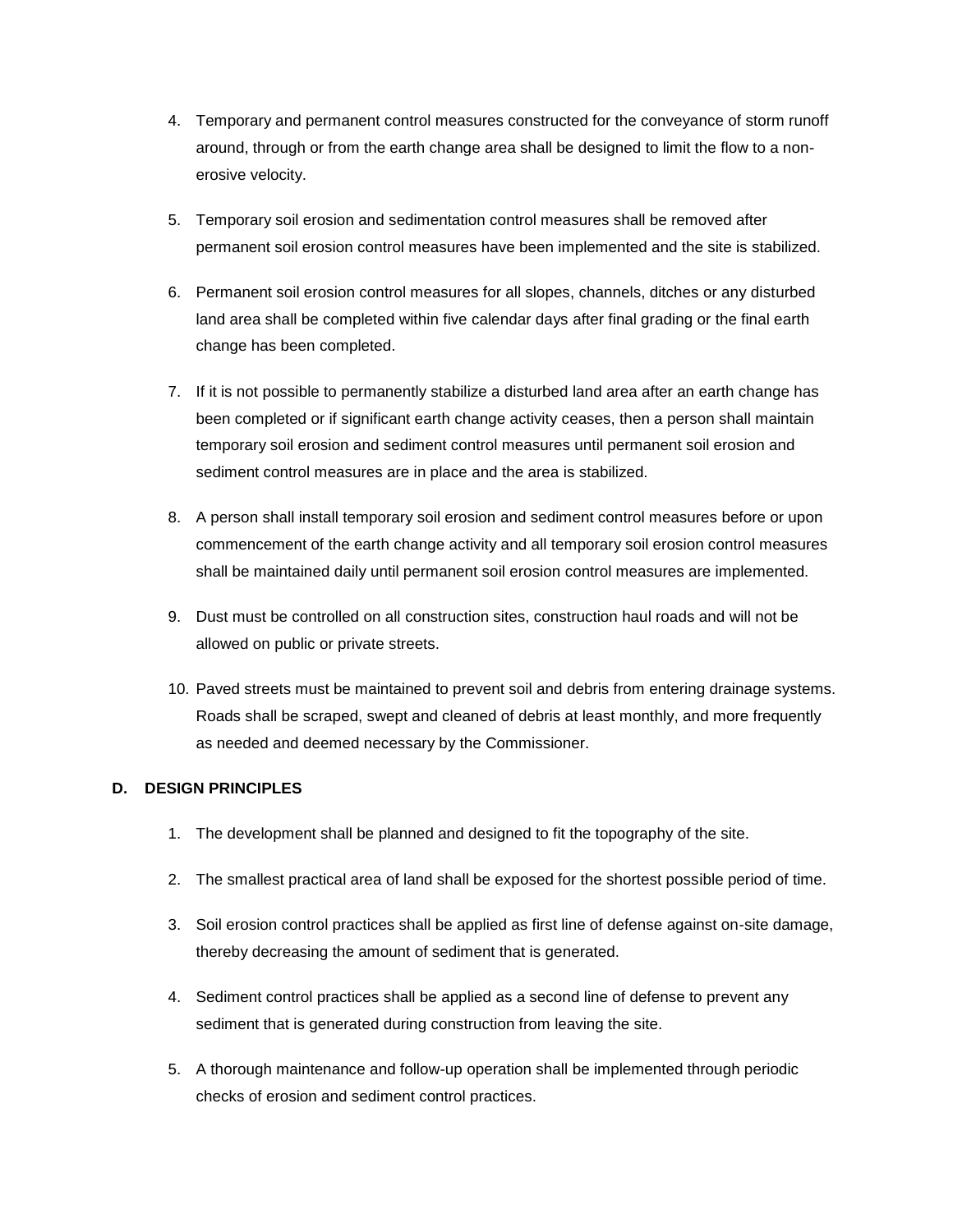## **E. DESIGN CRITERIA**

The Commissioner may determine the adequacy of soil erosion and sedimentation control plans using design criteria obtained from, but not limited to, MDOT Soil Erosion and Sedimentation Control Manual, Michigan Department of Environmental Quality Guidebook of Best Management Practices for Michigan Watersheds and Michigan Department of Management and Budget Soil Erosion and Sedimentation Control Guidebook.

### **F. INSPECTIONS**

Properties covered by permit shall be subject to inspection by employees of the Commissioner who have valid Soil Erosion and Sediment Control training certificates issued by the MDEQ. Inspectors will be re-certified as required by Part 91. On-site inspections before, during and after any earth change activity for which a permit has been issued will be performed as required by the extent and erosion potential of the activity. The permit holder shall notify the Division at least 48 hours before starting any earth change. If upon inspection existing site conditions are found not to be as stated in the application and on the approved plan, the permit issued for that site/project shall be revoked and no longer valid. No earth disrupting work is to be undertaken or continued on that site until revised plans have been approved by the Commissioner and a new permit issued. Requests for field changes to approved plans must be approved by the Commissioner prior to said changes being implemented. Employees of the Commissioner shall have access to the property covered by the permit for so long as the permit is in effect.

#### **G. FEE SCHEDULE**

- 1. A standard permit fee, set on an annual basis, must be paid prior to the applicant receiving the soil erosion and sediment control permit**.** The fee schedule shall be based on the following items: plan review, permit, inspections and administration fee. Inspection fees and review fees will be based on the size of the project and fees over and above the standard permit fee will be assessed prior to permit issuance.
- 2. If a landowner undertakes an earth change prior to obtaining a permit, the Commissioner, in his discretion, may charge double the standard permit fee.
- 3. A transfer fee will be charged on all transferred permits.
- 4. A re-inspection fee may be charged if the lot is not in compliance, at the discretion of the Commissioner.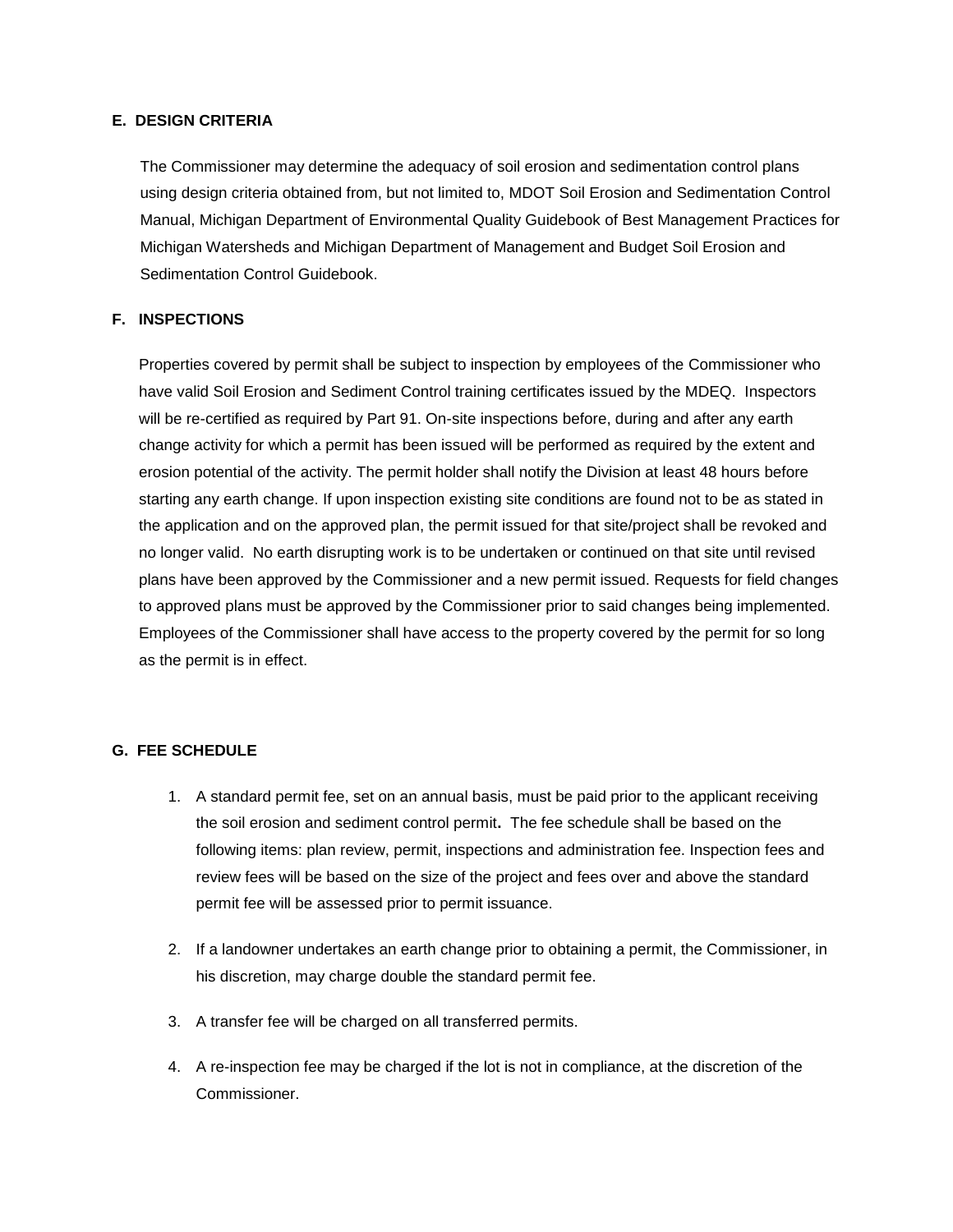### **H. PERFORMANCE BOND**

At the discretion of the Commissioner, a permit under this Ordinance shall not be issued unless the applicant shall first post with Macomb County, a bond, certified check, or irrevocable bank letter of credit in the amount equal to that which would be required for a surety bond,. If a bond is used, it must be executed by the applicant and a corporate surety with authority to do business in Michigan as a surety. The bond shall be in the amount of the total cost of the earth change work authorized by the permit, as estimated by the Commissioner, but in no case shall the bond amount be for less than \$1,500 per acre of earth change. The Commissioner may, upon written request, reduce the amount of the bond as portions of the site become permanently stabilized and the size of the earth change is reduced. Each bond shall provide assurance for the maintenance of the finished project for a period of two years after the project completion inspection is made. Deposits or bonds shall be submitted to the Commissioner with the permit application. Upon permit issuance, the bond will be posted with the Commissioner.